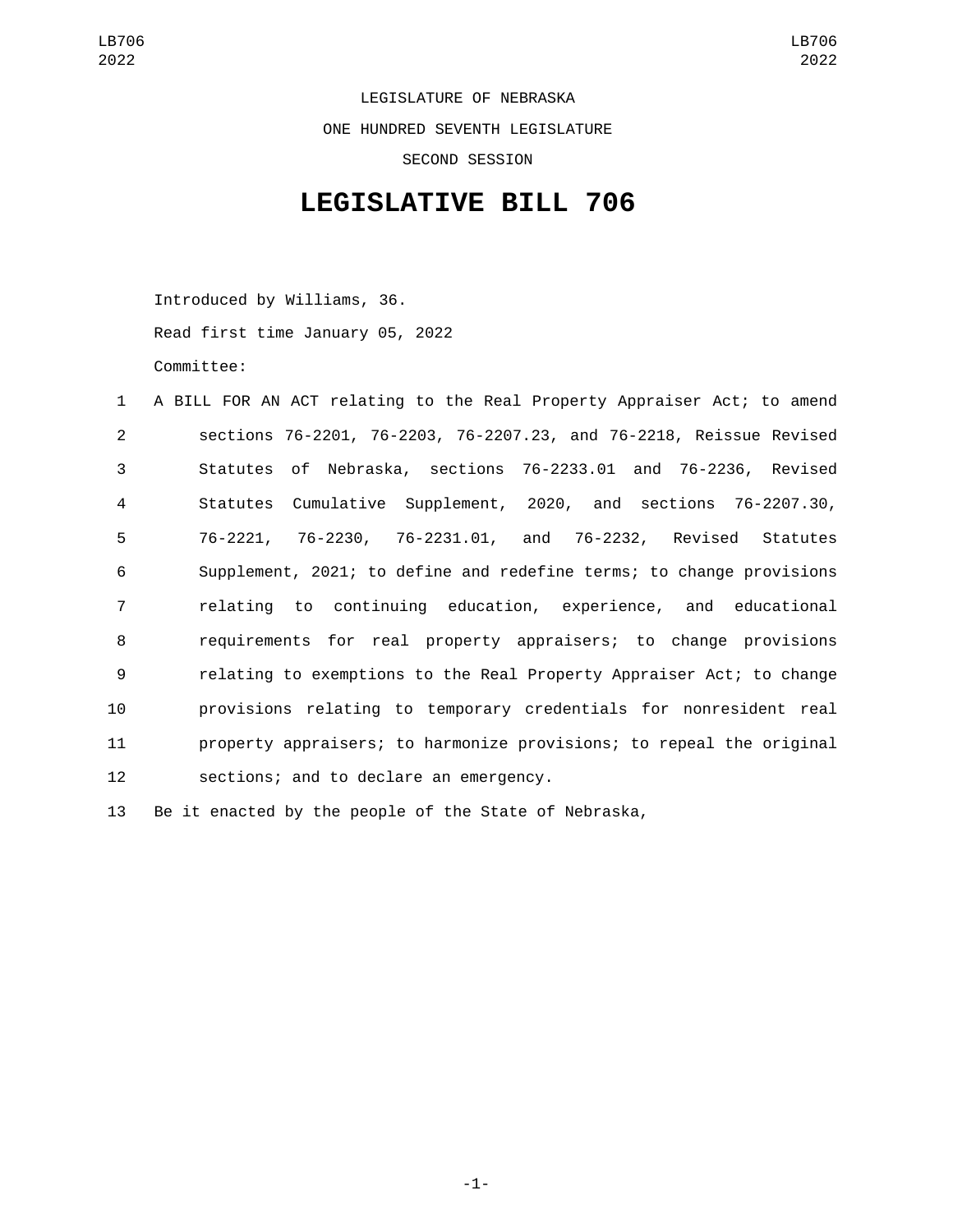Section 1. Section 76-2201, Reissue Revised Statutes of Nebraska, is 2 amended to read: 76-2201 Sections 76-2201 to 76-2250 and section 5 of this act shall be known and may be cited as the Real Property Appraiser Act. Sec. 2. Section 76-2203, Reissue Revised Statutes of Nebraska, is 6 amended to read: 76-2203 For purposes of the Real Property Appraiser Act, the definitions found in sections 76-2203.01 to 76-2219.02 and section 5 of 9 this act shall be used. Sec. 3. Section 76-2207.23, Reissue Revised Statutes of Nebraska, is 11 amended to read: 76-2207.23 Completed application means an application for credentialing has been processed, all statutory requirements for a 14 credential to be issued awarded have been met by the applicant, and all required documentation is submitted to the board for final consideration. Sec. 4. Section 76-2207.30, Revised Statutes Supplement, 2021, is 17 amended to read: 76-2207.30 Financial Institutions Reform, Recovery, and Enforcement 19 Act of 1989 means the act as it existed on January 1, 2022 2021. Sec. 5. PAREA program means a practical applications of real estate appraisal program approved by the Appraiser Qualifications Board as prescribed by rules and regulations of the Real Property Appraiser Board. Sec. 6. Section 76-2218, Reissue Revised Statutes of Nebraska, is 24 amended to read:  $76-2218$  (1) Except as provided in subsections (2) through (6)  $\{2\}$  $\alpha$  and (3) of this section, two-year continuing education period means the period of twenty-four months commencing on January 1 and completed on 28 December 31 of the following year.

29 (2) For a In the case of new real property appraiser credential 30 holders credentialed prior to July 1 pursuant to section 76-2228.01, 31 76-2230, 76-2231.01, or 76-2232, two-year continuing education period

-2-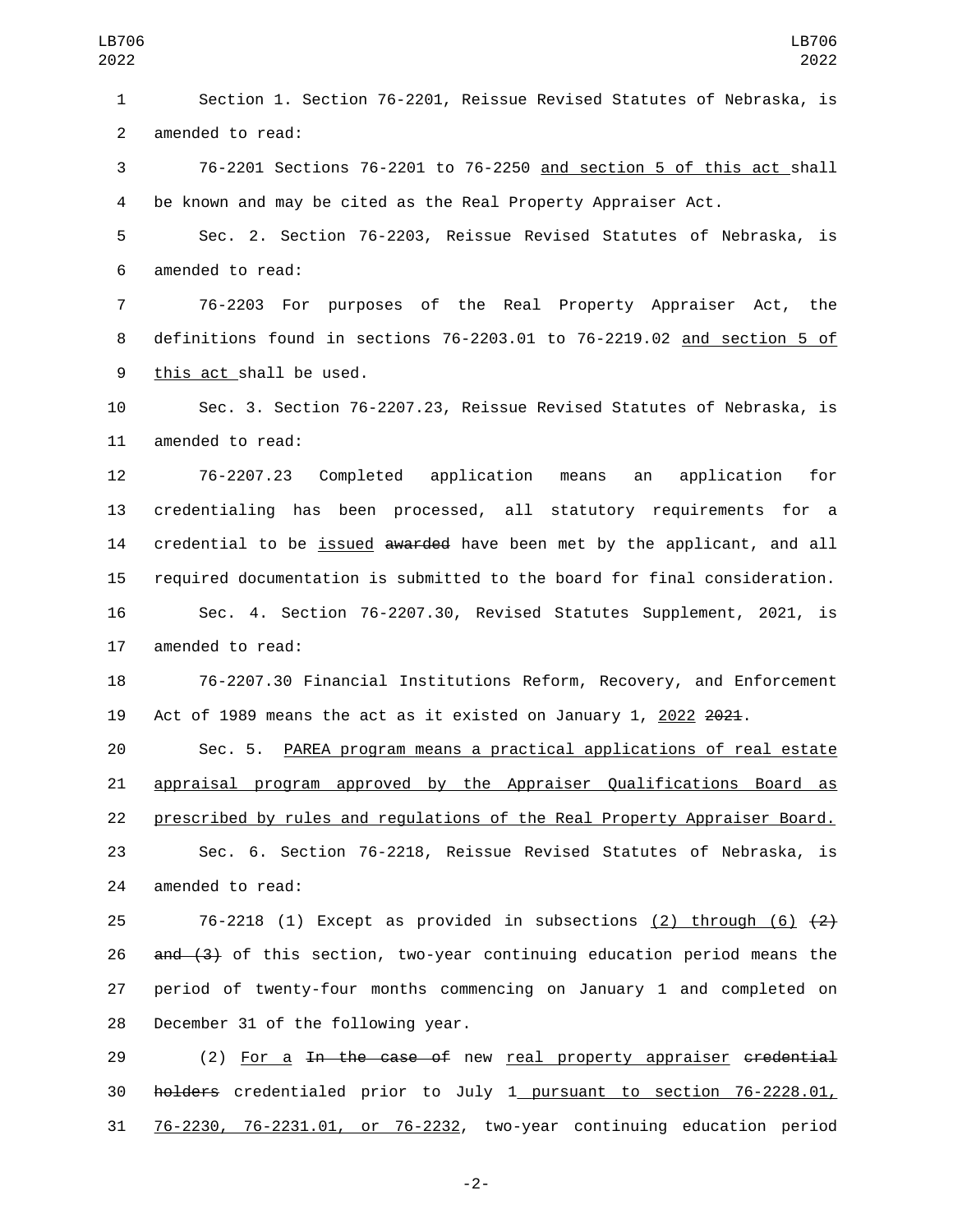means the period commencing on the date of initial credentialing and 2 completed on December 31 of the following year.

3 (3) For a <del>In the case of</del> new real property appraiser <del>credential</del> 4 holders credentialed on or and after July 1 pursuant to section 76-2228.01, 76-2230, 76-2231.01, or 76-2232, two-year continuing education period means the period of twenty-four months commencing on 7 January 1 of the following year following the date of initial 8 credentialing.

 (4) For a new real property appraiser credentialed pursuant to section 76-2233 who held a valid credential of the same class to engage in real property appraisal practice under the laws of another jurisdiction on January 1 of the year in which the credential was issued by the board, two-year continuing education period means the period of twenty-four months commencing on January 1 of the year in which the 15 credential was issued by the board.

 (5) For a new real property appraiser credentialed pursuant to section 76-2233 who (a) did not hold a valid credential of the same class to engage in real property appraisal practice under the laws of another jurisdiction on January 1 of the year in which the credential was issued by the board and (b) was credentialed pursuant to section 76-2233 prior to July 1, two-year continuing education period means the period commencing on the date of initial credentialing and completed on December 23 31 of the following year.

 (6) For a new real property appraiser credentialed pursuant to section 76-2233 who (a) did not hold a valid credential of the same class to engage in real property appraisal practice under the laws of another jurisdiction on January 1 of the year in which the credential was issued by the board and (b) was credentialed pursuant to section 76-2233 on or after July 1, two-year continuing education period means the period of twenty-four months commencing on January 1 of the year following the date 31 of initial credentialing.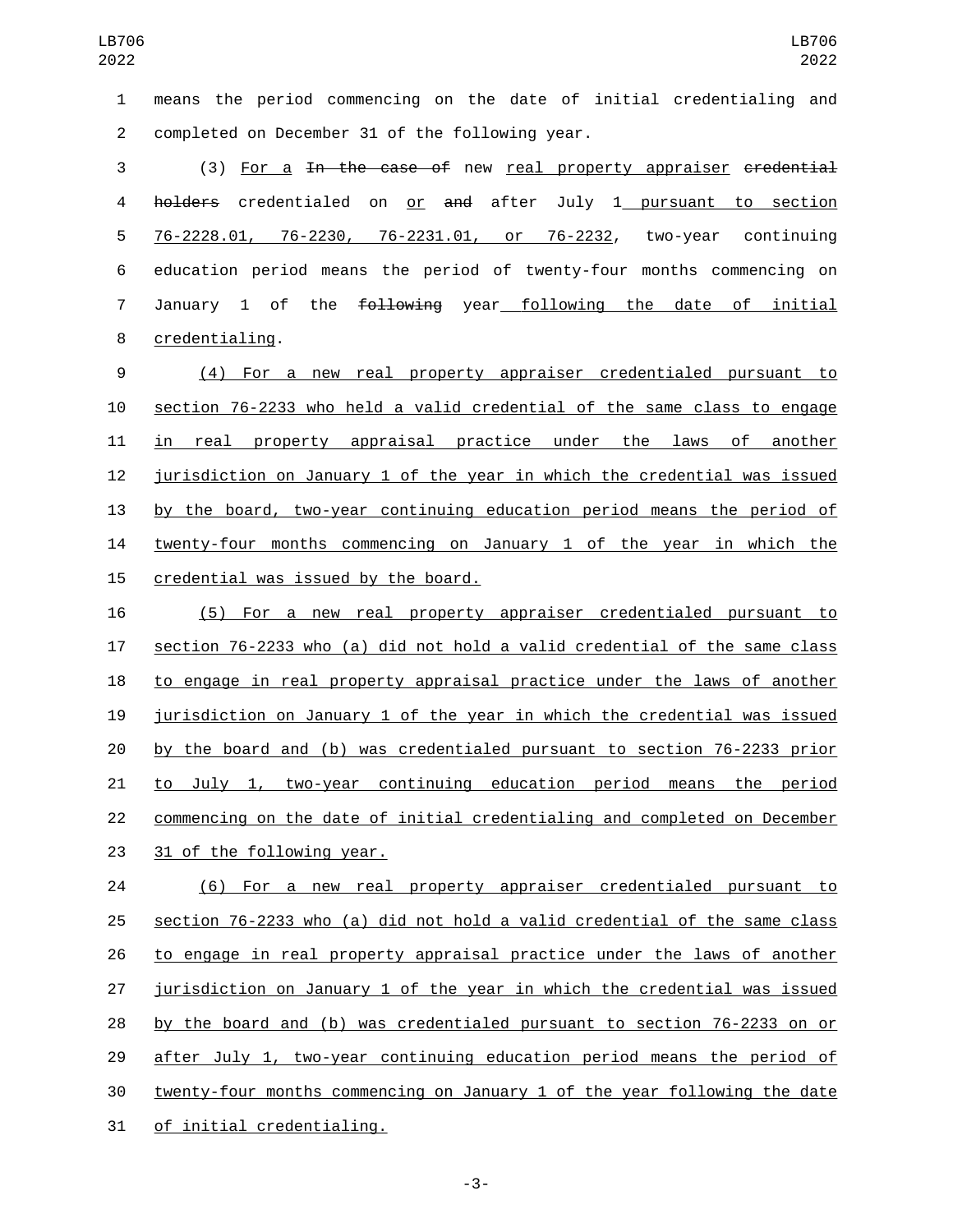Sec. 7. Section 76-2221, Revised Statutes Supplement, 2021, is 2 amended to read:

76-2221 The Real Property Appraiser Act shall not apply to:

 (1) Any person who is a salaried employee of (a) the federal government, (b) any agency of the state government or a political subdivision which appraises real estate, (c) any insurance company authorized to do business in this state, or (d) any bank, savings bank, savings and loan association, building and loan association, credit union, or small loan company licensed by this state or supervised or regulated by or through federal enactments covering financial institutions who renders an estimate or opinion of value of real estate or any interest in real estate when such estimate or opinion is rendered in connection with the salaried employee's employment for an entity listed in subdivisions (a) through (d) of this subdivision, except that any salaried employee of the entities listed in subdivisions (a) through (d) of this subdivision who signs a report as a credentialed real property appraiser shall be subject to the act and the Uniform Standards of Professional Appraisal Practice. Any salaried employee of the entities listed in subdivisions (a) through (d) of this subdivision who is a credentialed real property appraiser and who does not sign a report as a credentialed real property appraiser shall include the following disclosure prominently with such report: This opinion of value may not meet the minimum standards contained in the Uniform Standards of Professional Appraisal Practice and is not governed by the Real Property 25 Appraiser Act;

(2) A person referred to in subsection (1) of section 81-885.16;

 (3) Any person who provides assistance (a) in obtaining the data upon which assignment results are based, (b) in the physical preparation of a report, such as taking photographs, preparing charts, maps, or graphs, or typing or printing the report, or (c) that does not directly involve the exercise of judgment in arriving at the assignment results

-4-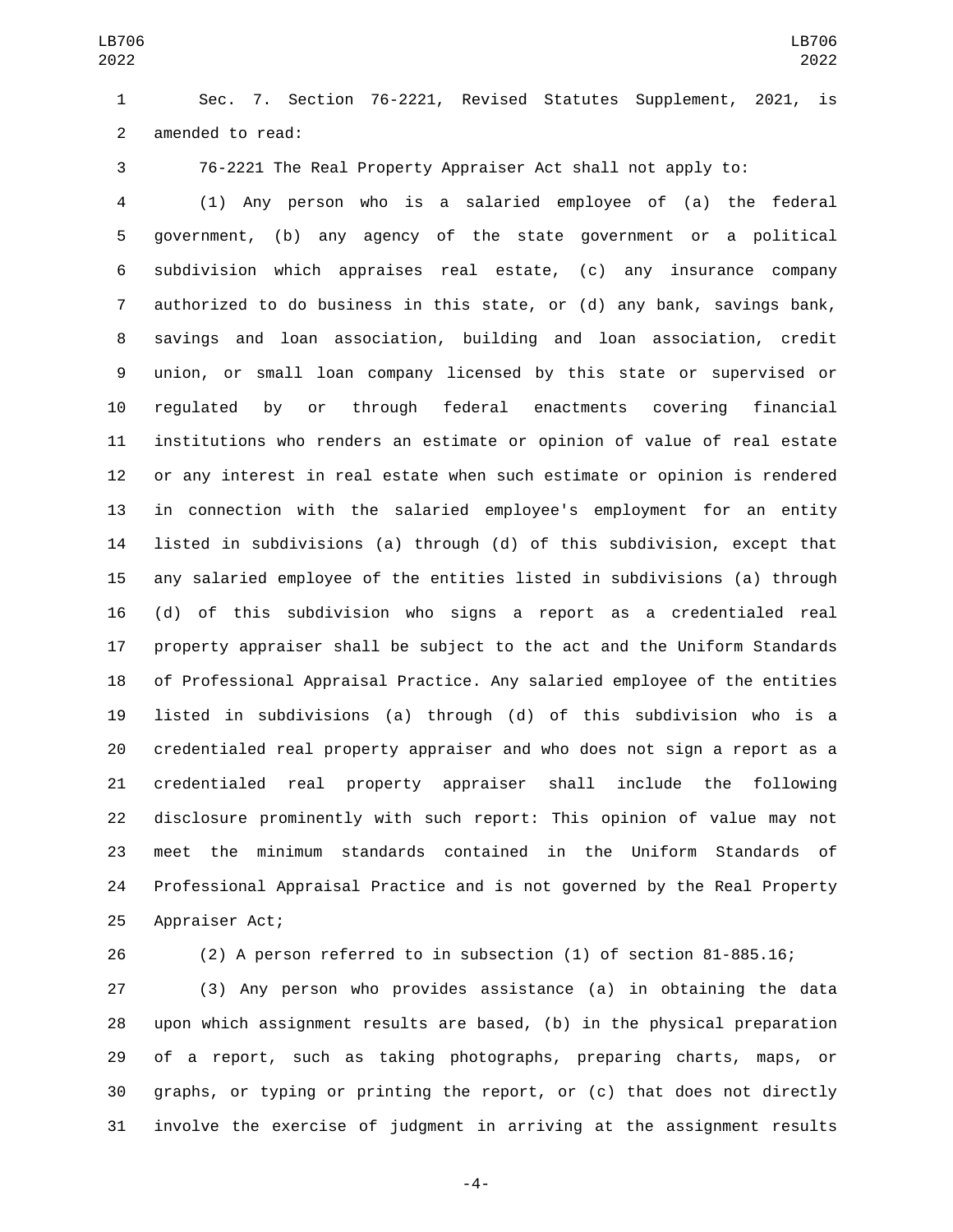(4) Any owner of real estate, employee of the owner, or attorney licensed to practice law in this state representing the owner who renders an estimate or opinion of value of the real estate or any interest in the real estate when such estimate or opinion is for the purpose of real estate taxation, or any other person who renders such an estimate or opinion of value when that estimate or opinion requires a specialized 8 knowledge that a real property appraiser would not have<del>, except that a</del> real property appraiser or a person licensed under the Nebraska Real Estate License Act is not exempt under this subdivision;

 (5) Any owner of real estate, employee of the owner, or attorney licensed to practice law in this state representing the owner who renders an estimate or opinion of value of real estate or any interest in real estate or damages thereto when such estimate or opinion is offered as testimony in any condemnation proceeding, or any other person who renders such an estimate or opinion when that estimate or opinion requires a 17 specialized knowledge that a real property appraiser would not have except that a real property appraiser or a person licensed under the Nebraska Real Estate License Act is not exempt under this subdivision;

 (6) Any owner of real estate, employee of the owner, or attorney licensed to practice law in this state representing the owner who renders an estimate or opinion of value of the real estate or any interest in the real estate when such estimate or opinion is offered in connection with a 24 legal matter involving real property;

 (7) Any person appointed by a county board of equalization to act as a referee pursuant to section 77-1502.01, except that any person who also practices as an independent real property appraiser for others shall be subject to the Real Property Appraiser Act and shall be credentialed prior to engaging in such other real property appraisal practice. Any real property appraiser appointed to act as a referee pursuant to section 77-1502.01 and who prepares a report for the county board of equalization

-5-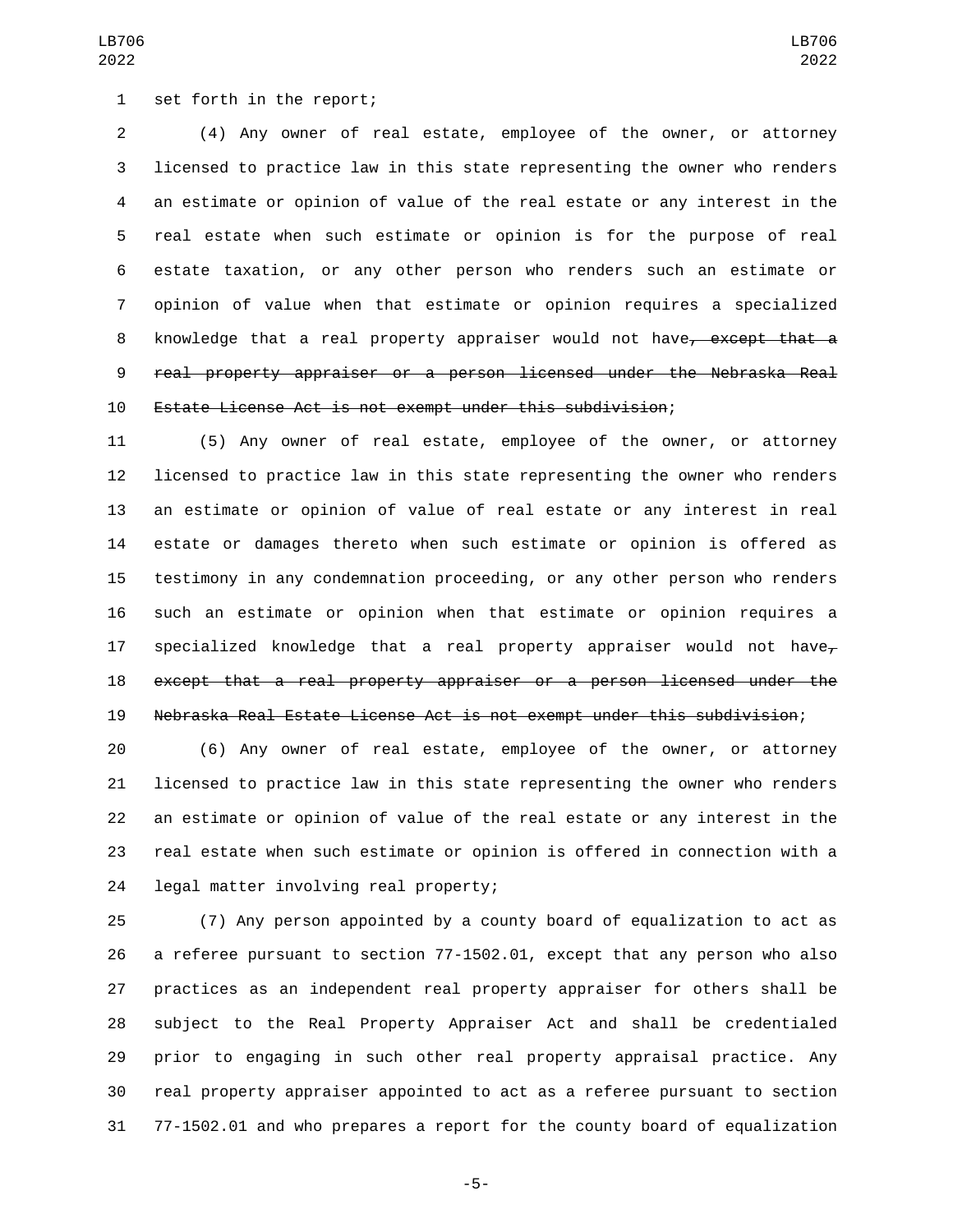shall not sign such report as a credentialed real property appraiser and shall include the following disclosure prominently with such report: This opinion of value may not meet the minimum standards contained in the Uniform Standards of Professional Appraisal Practice and is not governed 5 by the Real Property Appraiser Act;

 (8) Any person who is appointed to serve as an appraiser pursuant to section 76-706, except that if such person is a credential holder, he or she shall (a) be subject to the scope of practice applicable to his or her classification of credential and (b) comply with the Uniform Standards of Professional Appraisal Practice, excluding standards 1 11 through 10; or

 (9) Any person, including an independent contractor, retained by a county to assist in the appraisal of real property as performed by the county assessor of such county subject to the standards established by the Tax Commissioner pursuant to section 77-1301.01. A person so retained shall be under the direction and responsibility of the county assessor.

 Sec. 8. Section 76-2230, Revised Statutes Supplement, 2021, is 18 amended to read:

 76-2230 (1) To qualify for a credential as a licensed residential 20 real property appraiser, an applicant shall:

21 (a) Be at least nineteen years of age;

 (b) Hold a high school diploma or a certificate of high school equivalency or have education acceptable to the Real Property Appraiser 24 Board;

 (c)(i) Have successfully completed and passed examination for no fewer than one hundred fifty class hours in Real Property Appraiser Board-approved qualifying education courses conducted by education providers as prescribed by rules and regulations of the Real Property Appraiser Board and completed the fifteen-hour National Uniform Standards of Professional Appraisal Practice Course. Each course shall include a proctored, closed-book examination pertinent to the material presented;

-6-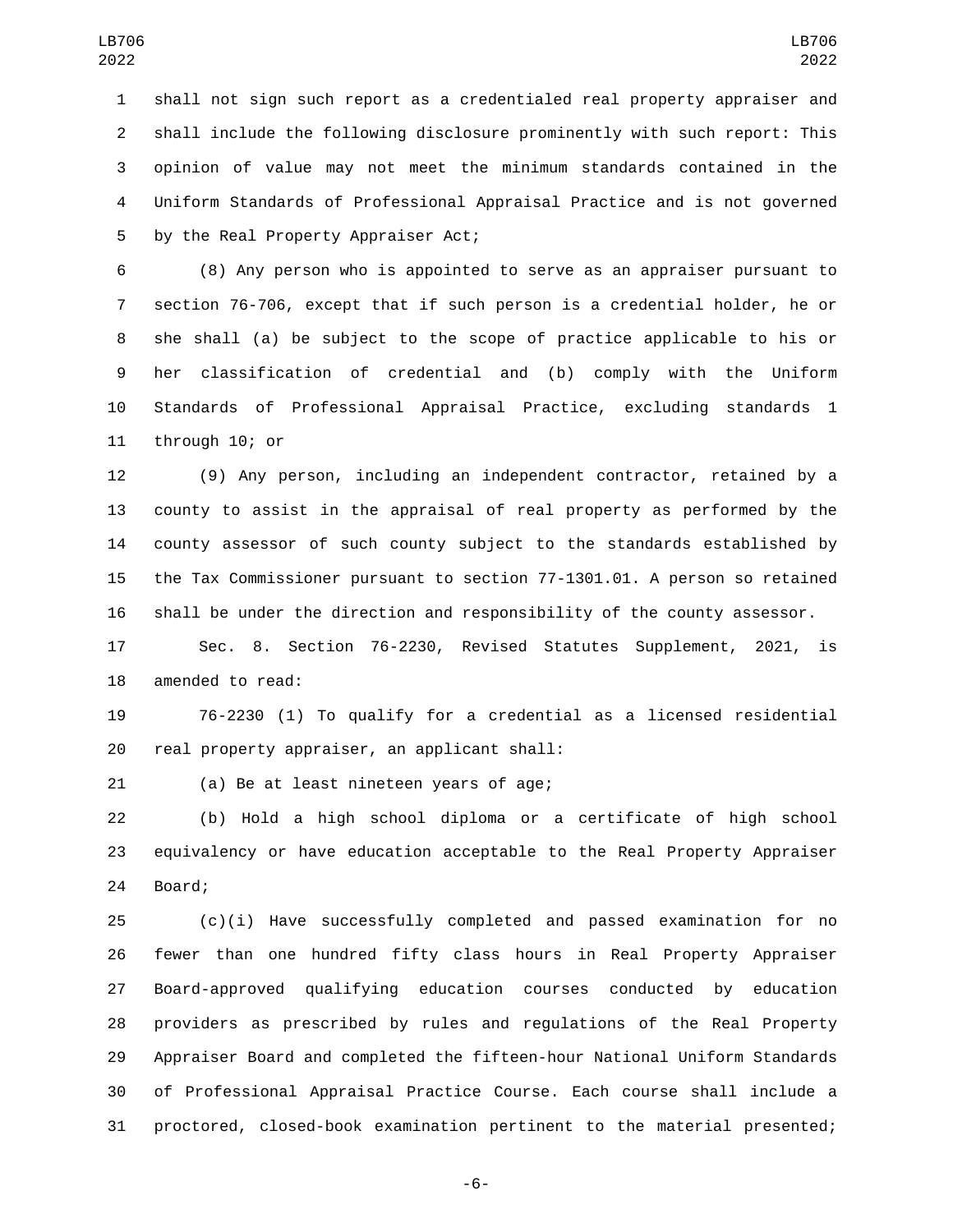1 or

 (ii) Hold a degree in real estate from an accredited degree-awarding college or university that has had all or part of its curriculum approved by the Appraiser Qualifications Board as required core curriculum or the equivalent as determined by the Appraiser Qualifications Board. If the degree in real estate or equivalent as approved by the Appraiser Qualifications Board does not satisfy all required qualifying education for credentialing, the remaining class hours shall be completed in Real Property Appraiser Board-approved qualifying education pursuant to 10 subdivision  $(c)(i)$  of this subsection;

 $(d)(i)$   $(d)$  Have no fewer than one thousand hours of experience as prescribed by rules and regulations of the Real Property Appraiser Board. The required experience shall be acceptable to the Real Property Appraiser Board and subject to review and determination as to conformity with the Uniform Standards of Professional Appraisal Practice. The experience shall have occurred during a period of no fewer than six 17 months; or

 (ii) Successfully complete a PAREA program. If the PAREA program does not satisfy all required experience for credentialing, the remaining experience hours shall be completed pursuant to subdivision (d)(i) of 21 this subsection;

 (e) Submit two copies of legible ink-rolled fingerprint cards or equivalent electronic fingerprint submissions to the Real Property Appraiser Board for delivery to the Nebraska State Patrol in a form approved by both the Nebraska State Patrol and the Federal Bureau of Investigation. A fingerprint-based national criminal history record check shall be conducted through the Nebraska State Patrol and the Federal Bureau of Investigation with such record check to be carried out by the 29 Real Property Appraiser Board; and

 (f) Within the twelve months following approval of the applicant's education and experience by the Real Property Appraiser Board, pass a

-7-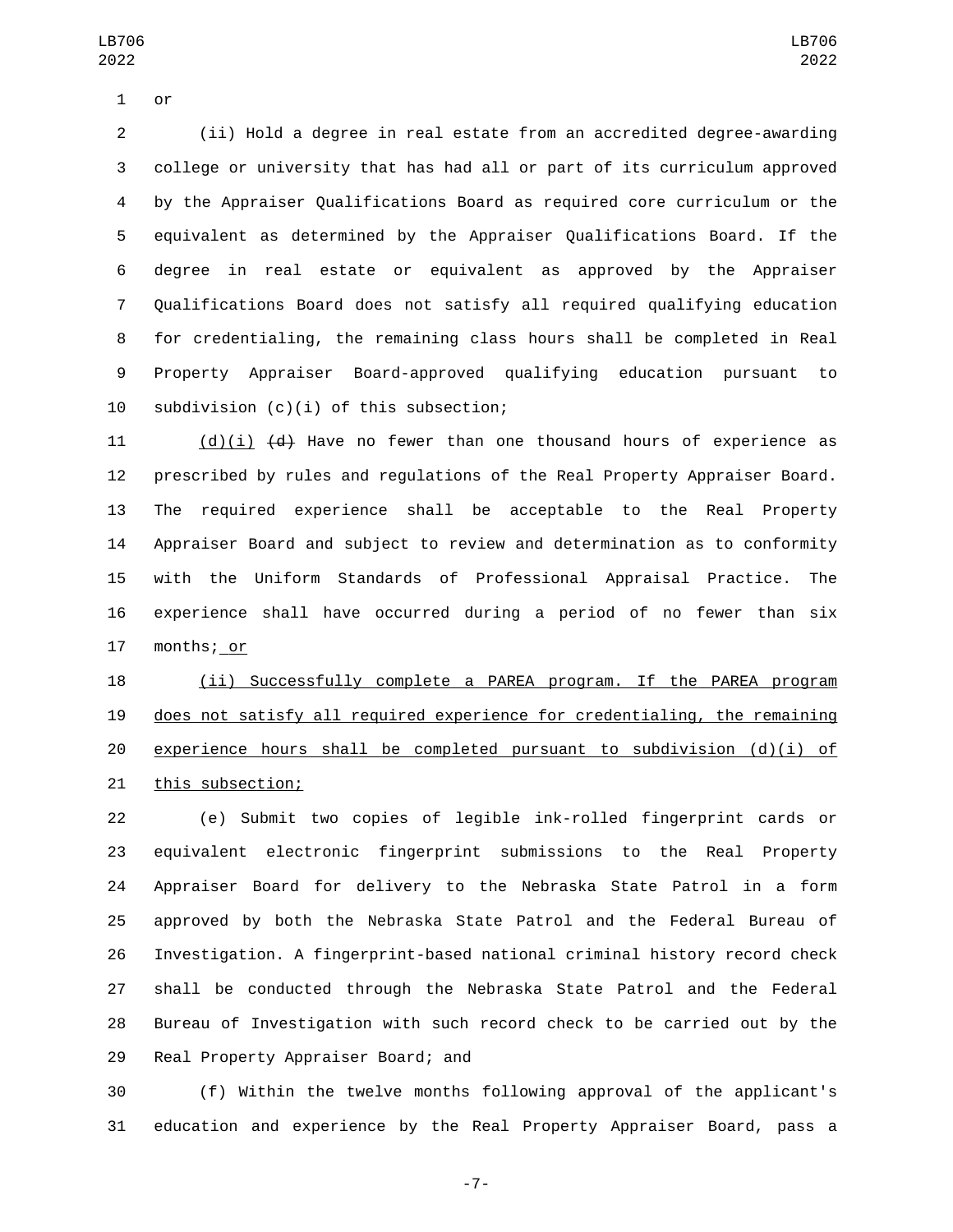licensed residential real property appraiser examination, certified residential real property appraiser examination, or certified general real property appraiser examination, approved by the Appraiser Qualifications Board, prescribed by rules and regulations of the Real Property Appraiser Board, and administered by a contracted testing 6 service.

 (2) To qualify for an upgraded credential, a licensed residential real property appraiser shall satisfy the appropriate requirements as 9 follows:

 (a) Submit two copies of legible ink-rolled fingerprint cards or equivalent electronic fingerprint submissions to the Real Property Appraiser Board for delivery to the Nebraska State Patrol in a form approved by both the Nebraska State Patrol and the Federal Bureau of Investigation. A fingerprint-based national criminal history record check shall be conducted through the Nebraska State Patrol and the Federal Bureau of Investigation with such record check to be carried out by the 17 Real Property Appraiser Board; and

 (b) Within the twelve months following approval of the applicant's education and experience by the Real Property Appraiser Board for an upgraded credential, pass an appropriate examination approved by the Appraiser Qualifications Board for that upgraded credential, prescribed by rules and regulations of the Real Property Appraiser Board, and 23 administered by a contracted testing service.

 (3) To qualify for a credential as a certified residential real property appraiser, a licensed residential real property appraiser shall:

 (a)(i) Meet the postsecondary educational requirements pursuant to subdivisions (1)(b) and (c) of section 76-2231.01; or

 (ii)(A) Have held a credential as a licensed residential real property appraiser for a minimum of five years; and

 (B) Not have been subject to a nonappealable disciplinary action by the board or any other jurisdiction, which action limited the real

-8-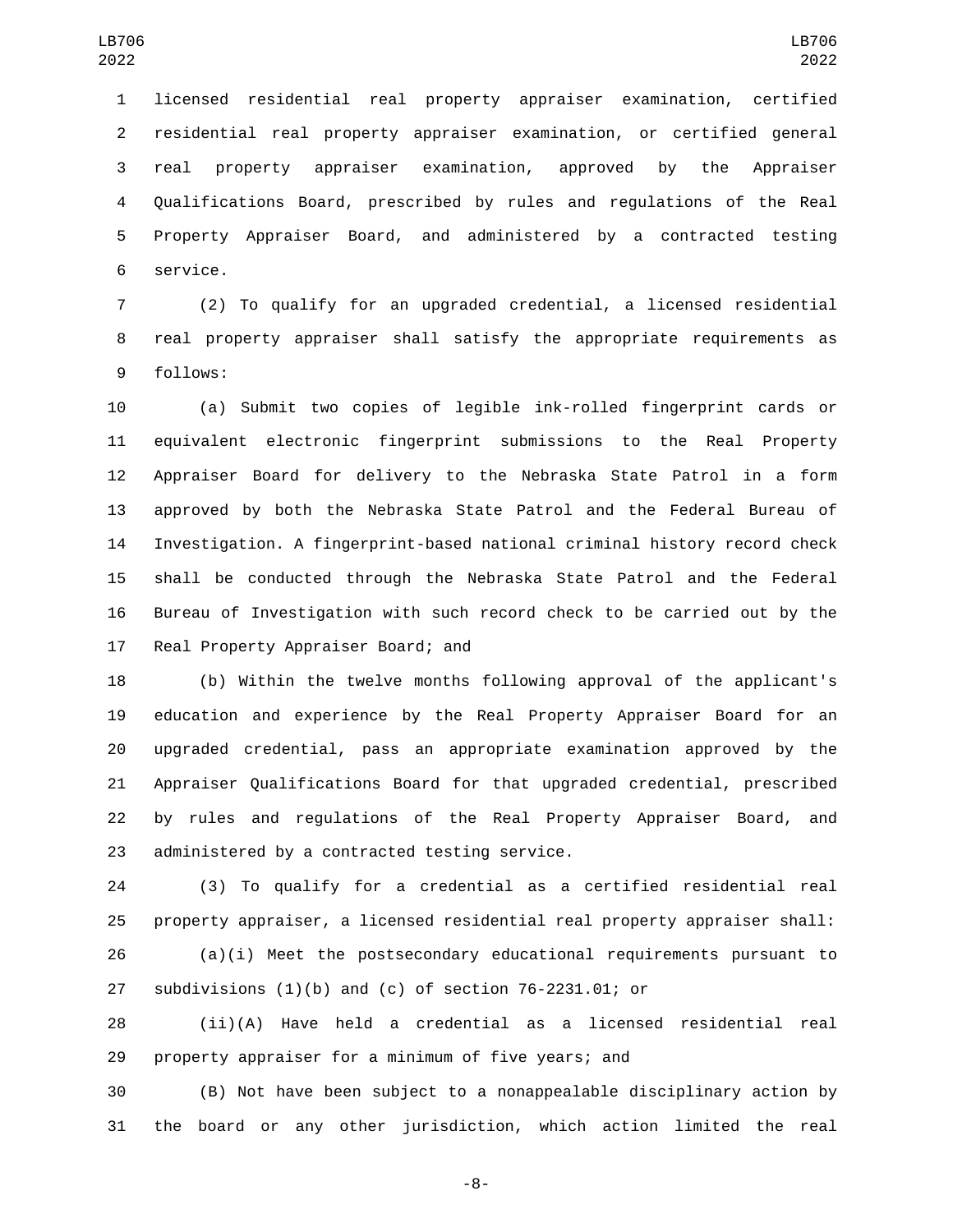property appraiser's legal eligibility to engage in real property appraisal practice within five years immediately preceding the date of application for the certified residential real property appraiser 4 credential;

 (b) Successfully complete and pass proctored, closed-book examinations for no fewer than fifty additional class hours in board- approved qualifying education courses conducted by education providers as prescribed by rules and regulations of the board, or hold a degree in real estate from an accredited degree-awarding college or university or 10 equivalent pursuant to subdivision  $(1)(d)(ii)$  of section 76-2231.01; and (c) Meet the experience requirements pursuant to subdivision (1)(e) 12 of section 76-2231.01.

 (4) To qualify for a credential as a certified general real property appraiser, a licensed residential real property appraiser shall:

 (a) Meet the postsecondary educational requirements pursuant to 16 subdivisions  $(1)(b)$  and  $(c)$  of section 76-2232;

 (b) Successfully complete and pass proctored, closed-book examinations for no fewer than one hundred fifty additional class hours in board-approved qualifying education courses conducted by education providers as prescribed by rules and regulations of the board, or hold a degree in real estate from an accredited degree-awarding college or 22 university or equivalent pursuant to subdivision  $(1)(d)(ii)$  of section 23 76-2232; and

 (c) Meet the experience requirements pursuant to subdivision (1)(e) 25 of section 76-2232.

 (5) An appraiser holding a valid licensed residential real property appraiser credential shall satisfy the requirements for the trainee real property appraiser credential for a downgraded credential.

 (6) The scope of practice for a licensed residential real property appraiser shall be limited to real property appraisal practice concerning noncomplex residential real property or real estate having no more than

-9-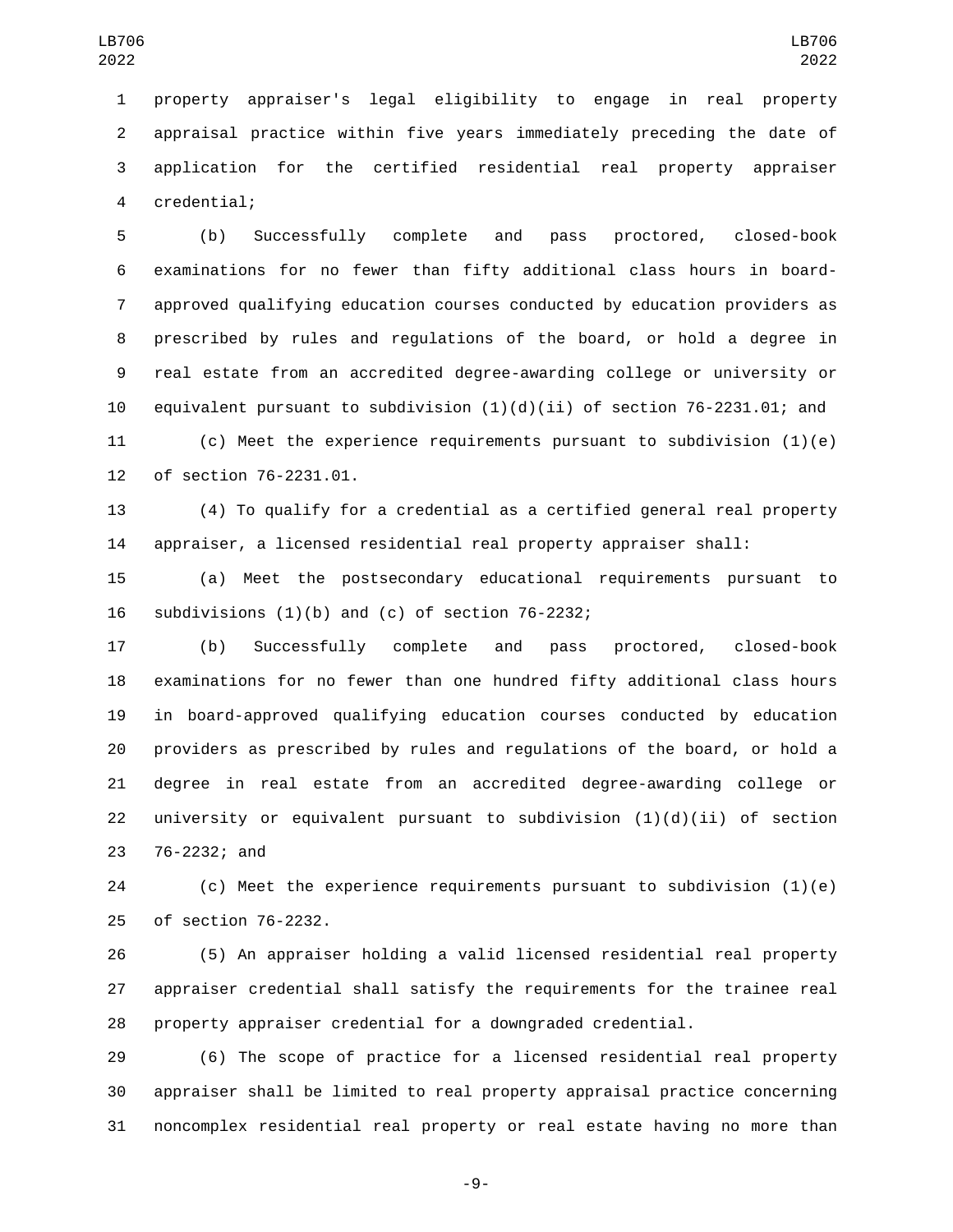four units, if any, with a transaction value of less than one million dollars and complex residential real property or real estate having no more than four units, if any, with a transaction value of less than four hundred thousand dollars. The appraisal of subdivisions for which a development analysis or appraisal is necessary is not included in the scope of practice for a licensed residential real property appraiser.

 Sec. 9. Section 76-2231.01, Revised Statutes Supplement, 2021, is 8 amended to read:

 76-2231.01 (1) To qualify for a credential as a certified residential real property appraiser, an applicant shall:

11 (a) Be at least nineteen years of age;

 (b)(i) Hold a bachelor's degree, or higher, from an accredited 13 degree-awarding college or university;

 (ii) Hold an associate's degree from an accredited degree-awarding community college, college, or university in the study of business administration, accounting, finance, economics, or real estate;

 (iii) Successfully complete thirty semester hours of college-level education from an accredited degree-awarding community college, college, 19 or university that includes:

 (A) Three semester hours in each of the following: English composition; microeconomics; macroeconomics; finance; algebra, geometry, or higher mathematics; statistics; computer science; and business law or 23 real estate law; and

 (B) Three semester hours each in two elective courses in any of the topics listed in subdivision (b)(iii)(A) of this subsection, or in accounting, geography, agricultural economics, business management, or 27 real estate;

 (iv) Successfully complete thirty semester hours of the College-29 Level Examination Program from an accredited degree-awarding community 30 college, college, or university that includes:

(A) Three three semester hours in each of the following subject

-10-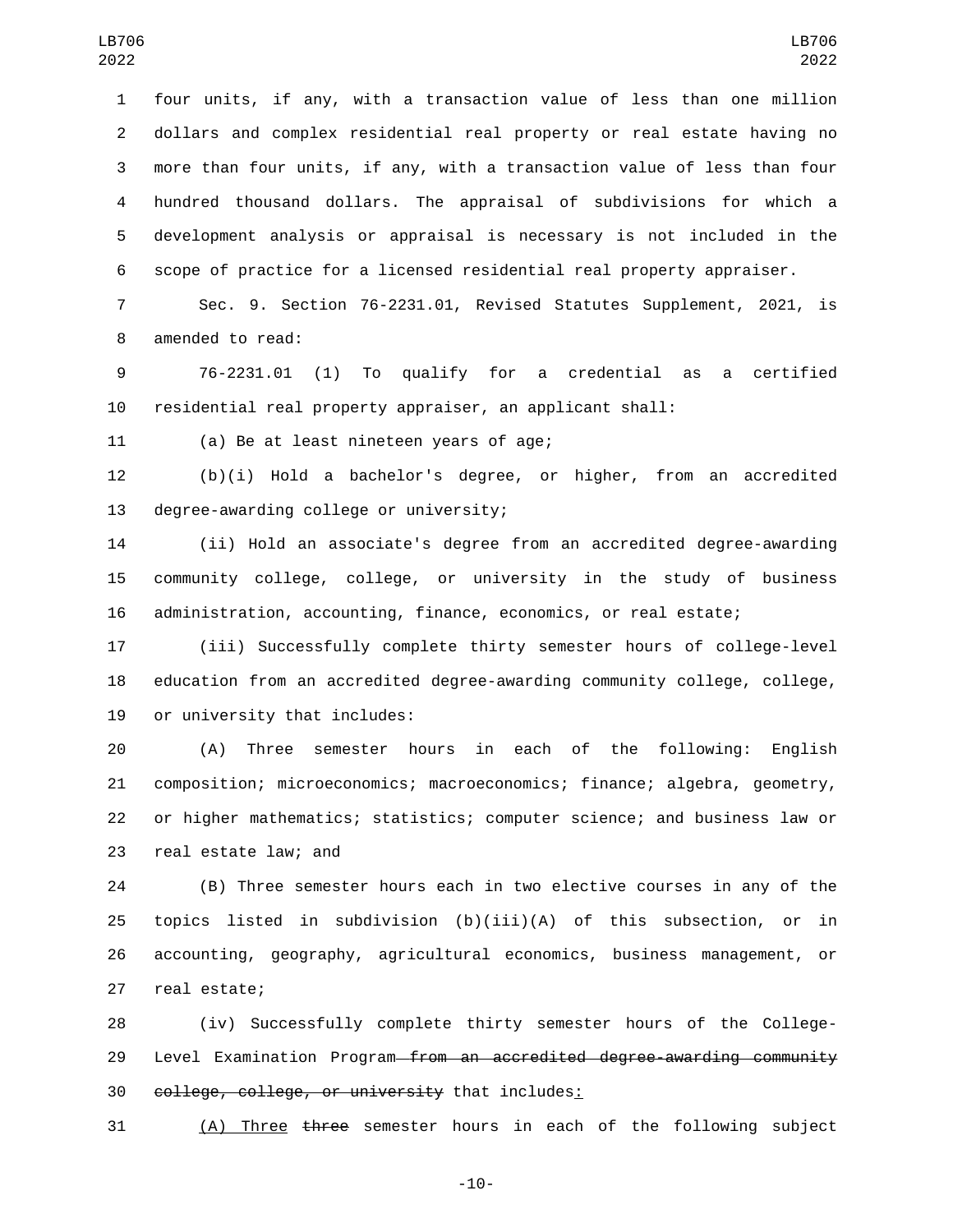matter areas: College algebra; college composition; college composition 2 modular; college mathematics; principles of macroeconomics; principles of microeconomics; introductory business law; and information systems; and or

 (B) Six semester hours in each of the following subject matter areas: College composition; and college mathematics; or

 (v) Successfully complete any combination of subdivisions (b)(iii) and (iv) of this subsection that ensures coverage of all topics and hours identified in subdivision (b)(iii) of this subsection;

 (c) Have his or her education evaluated for equivalency by one of the following if the college degree is from a foreign country:

(i) An accredited degree-awarding college or university;

 (ii) A foreign degree credential evaluation service company that is a member of the National Association of Credential Evaluation Services; 15 or

 (iii) A foreign degree credential evaluation service company that provides equivalency evaluation reports accepted by an accredited degree-18 awarding college or university;

 (d)(i) Have successfully completed and passed examination for no fewer than two hundred class hours in Real Property Appraiser Board- approved qualifying education courses conducted by education providers as prescribed by rules and regulations of the Real Property Appraiser Board and completed the fifteen-hour National Uniform Standards of Professional Appraisal Practice Course. Each course shall include a proctored, closed-book examination pertinent to the material presented; or

 (ii) Hold a degree in real estate from an accredited degree-awarding college or university that has had all or part of its curriculum approved by the Appraiser Qualifications Board as required core curriculum or the equivalent as determined by the Appraiser Qualifications Board. If the degree in real estate or equivalent as approved by the Appraiser Qualifications Board does not satisfy all required qualifying education

-11-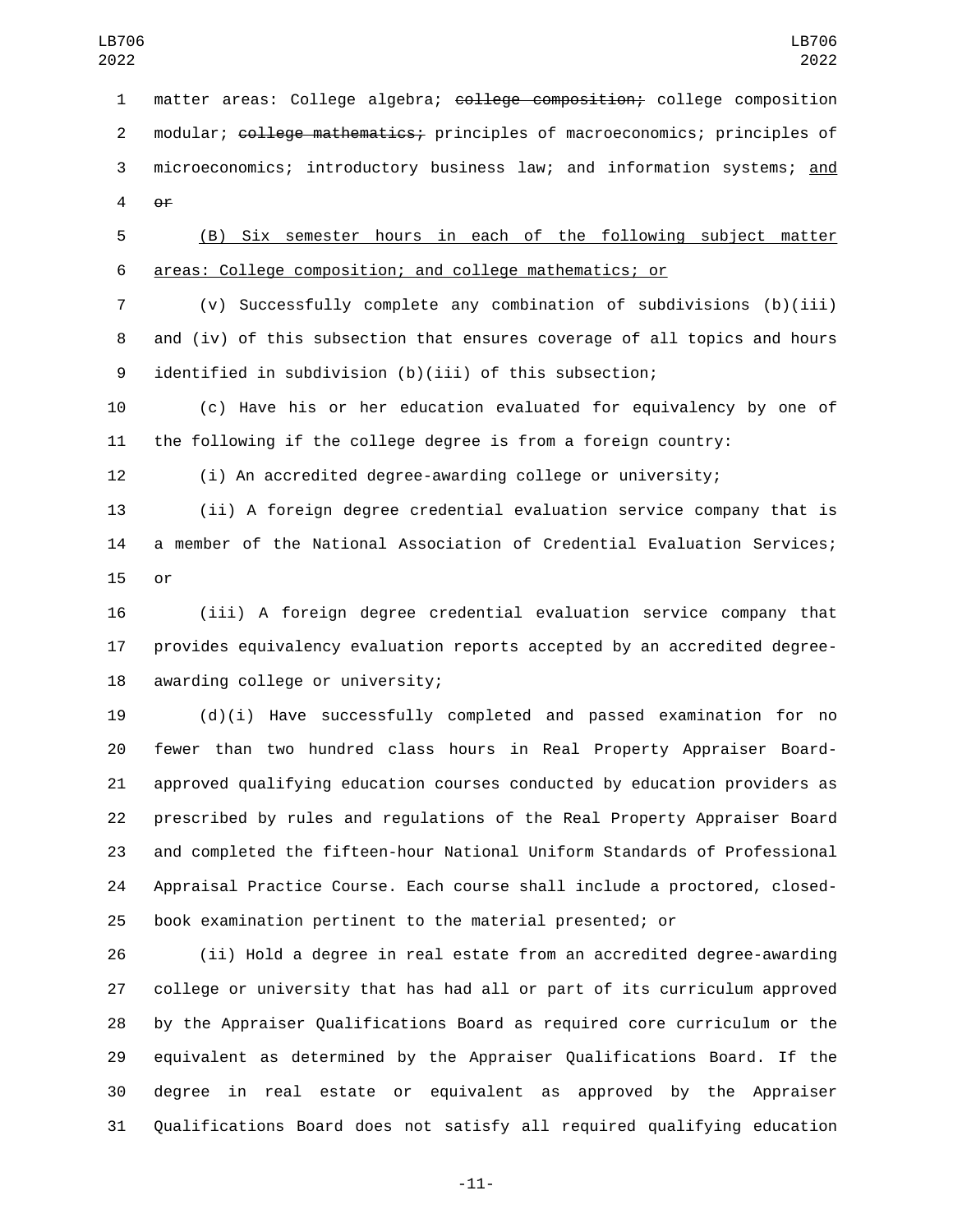for credentialing, the remaining class hours shall be completed in Real Property Appraiser Board-approved qualifying education pursuant to subdivision (d)(i) of this subsection;3

 (e)(i) (e) Have no fewer than one thousand five hundred hours of experience as prescribed by rules and regulations of the Real Property Appraiser Board. The required experience shall be acceptable to the Real Property Appraiser Board and subject to review and determination as to conformity with the Uniform Standards of Professional Appraisal Practice. The experience shall have occurred during a period of no fewer than 10 twelve months; or

 (ii) Successfully complete a PAREA program. If the PAREA program does not satisfy all required experience for credentialing, the remaining 13 experience hours shall be completed pursuant to subdivision (e)(i) of 14 this subsection;

 (f) Submit two copies of legible ink-rolled fingerprint cards or equivalent electronic fingerprint submissions to the Real Property Appraiser Board for delivery to the Nebraska State Patrol in a form approved by both the Nebraska State Patrol and the Federal Bureau of Investigation. A fingerprint-based national criminal history record check shall be conducted through the Nebraska State Patrol and the Federal Bureau of Investigation with such record check to be carried out by the 22 Real Property Appraiser Board; and

 (g) Within the twelve months following approval of the applicant's education and experience by the Real Property Appraiser Board, pass a certified residential real property appraiser examination or certified general real property appraiser examination, approved by the Appraiser Qualifications Board, prescribed by rules and regulations of the Real Property Appraiser Board, and administered by a contracted testing 29 service.

 (2) To qualify for an upgraded credential, a certified residential real property appraiser shall satisfy the following requirements:

-12-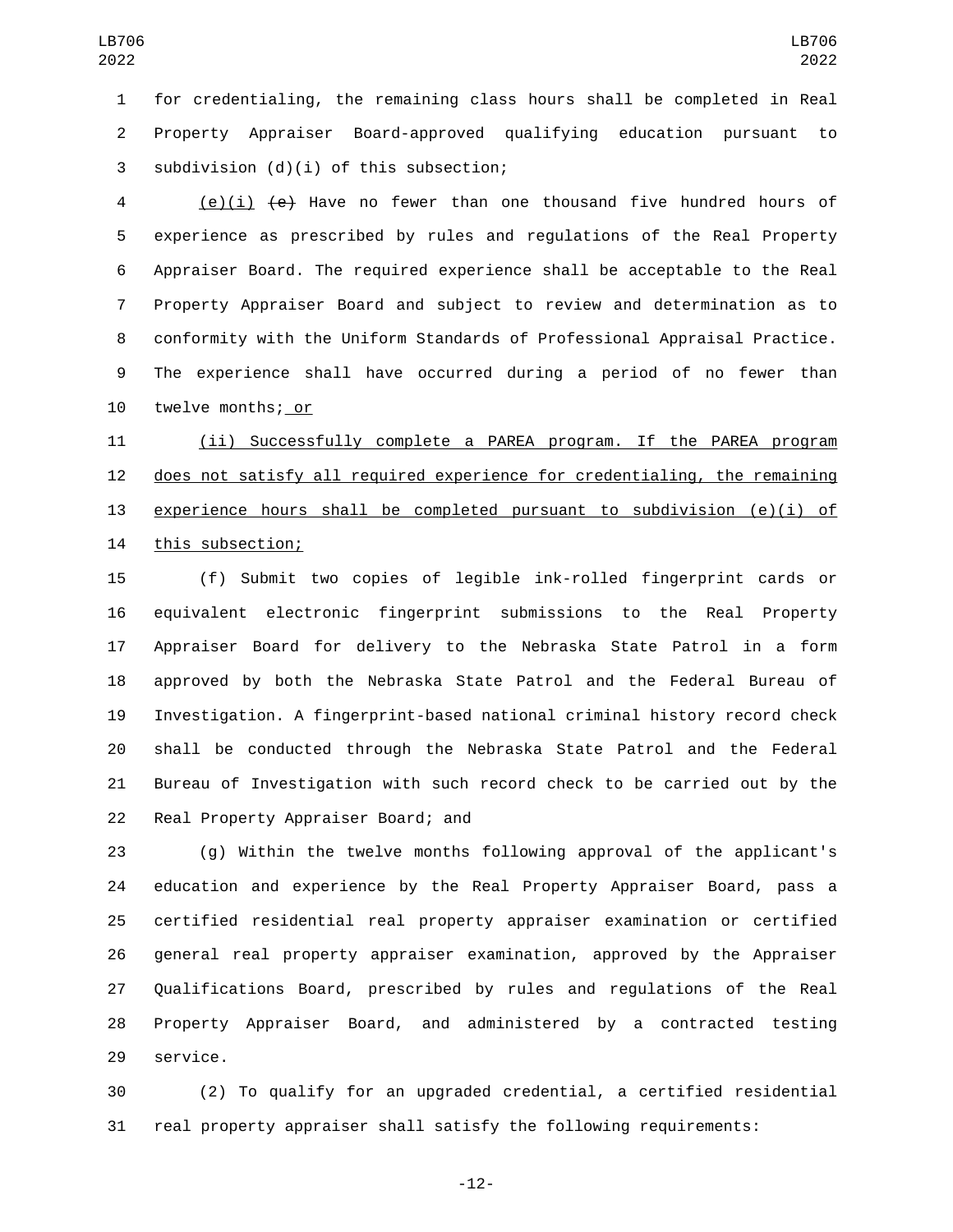(a) Submit two copies of legible ink-rolled fingerprint cards or equivalent electronic fingerprint submissions to the Real Property Appraiser Board for delivery to the Nebraska State Patrol in a form approved by both the Nebraska State Patrol and the Federal Bureau of Investigation. A fingerprint-based national criminal history record check shall be conducted through the Nebraska State Patrol and the Federal Bureau of Investigation with such record check to be carried out by the 8 Real Property Appraiser Board; and

 (b) Within the twelve months following approval of the applicant's education and experience by the Real Property Appraiser Board for an upgrade to a certified general real property appraiser credential, pass a certified general real property appraiser examination approved by the Appraiser Qualifications Board, prescribed by rules and regulations of the Real Property Appraiser Board, and administered by a contracted 15 testing service.

 (3) To qualify for a credential as a certified general real property appraiser, a certified residential real property appraiser shall:

 (a) Meet the postsecondary educational requirements pursuant to 19 subdivisions  $(1)(b)$  and  $(c)$  of section 76-2232;

 (b) Successfully complete and pass proctored, closed-book examinations for no fewer than one hundred additional class hours in board-approved qualifying education courses conducted by education providers as prescribed by rules and regulations of the board, or hold a degree in real estate from an accredited degree-awarding college or 25 university or equivalent pursuant to subdivision  $(1)(d)(ii)$  of section 26 76-2232; and

 (c) Meet the experience requirements pursuant to subdivision (1)(e) 28 of section 76-2232.

 (4) A certified residential real property appraiser shall satisfy the requirements for the trainee real property appraiser credential and licensed residential real property appraiser credential for a downgraded

-13-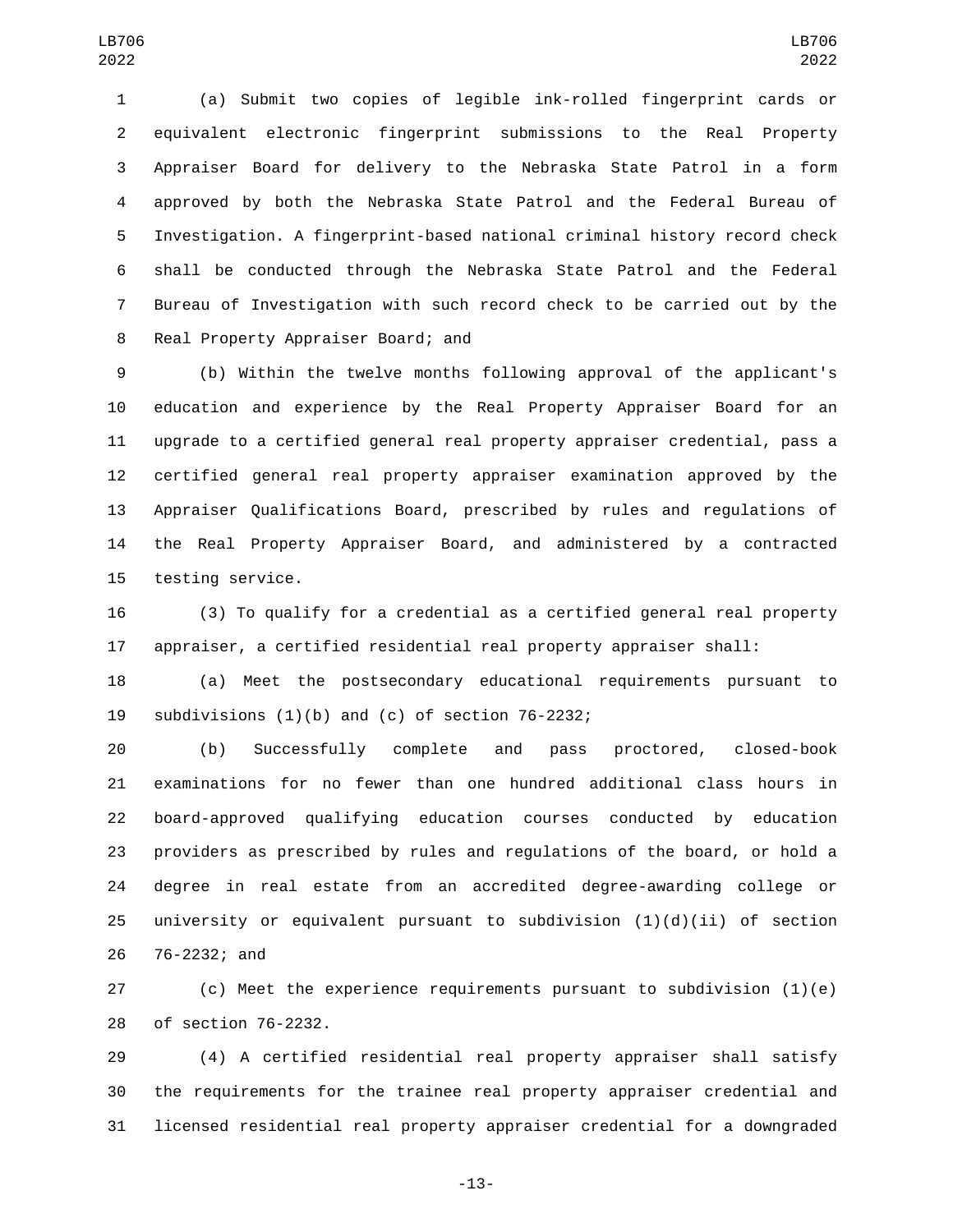credential. If requested, evidence acceptable to the Real Property Appraiser Board concerning the experience shall be presented along with an application in the form of written reports or file memoranda.

 (5) The scope of practice for a certified residential real property appraiser shall be limited to real property appraisal practice concerning residential real property or real estate having no more than four residential units, if any, without regard to transaction value or complexity. The appraisal of subdivisions for which a development analysis or appraisal is necessary is not included in the scope of practice for a certified residential real property appraiser.

 Sec. 10. Section 76-2232, Revised Statutes Supplement, 2021, is 12 amended to read:

 76-2232 (1) To qualify for a credential as a certified general real 14 property appraiser, an applicant shall:

15 (a) Be at least nineteen years of age;

 (b) Hold a bachelor's degree, or higher, from an accredited degree-17 awarding college or university;

 (c) Have his or her education evaluated for equivalency by one of the following if the college degree is from a foreign country:

(i) An accredited degree-awarding college or university;

 (ii) A foreign degree credential evaluation service company that is a member of the National Association of Credential Evaluation Services; or

 (iii) A foreign degree credential evaluation service company that provides equivalency evaluation reports accepted by an accredited degree-26 awarding college or university;

 (d)(i) Have successfully completed and passed examination for no fewer than three hundred class hours in Real Property Appraiser Board- approved qualifying education courses conducted by education providers as prescribed by rules and regulations of the Real Property Appraiser Board and completed the fifteen-hour National Uniform Standards of Professional

-14-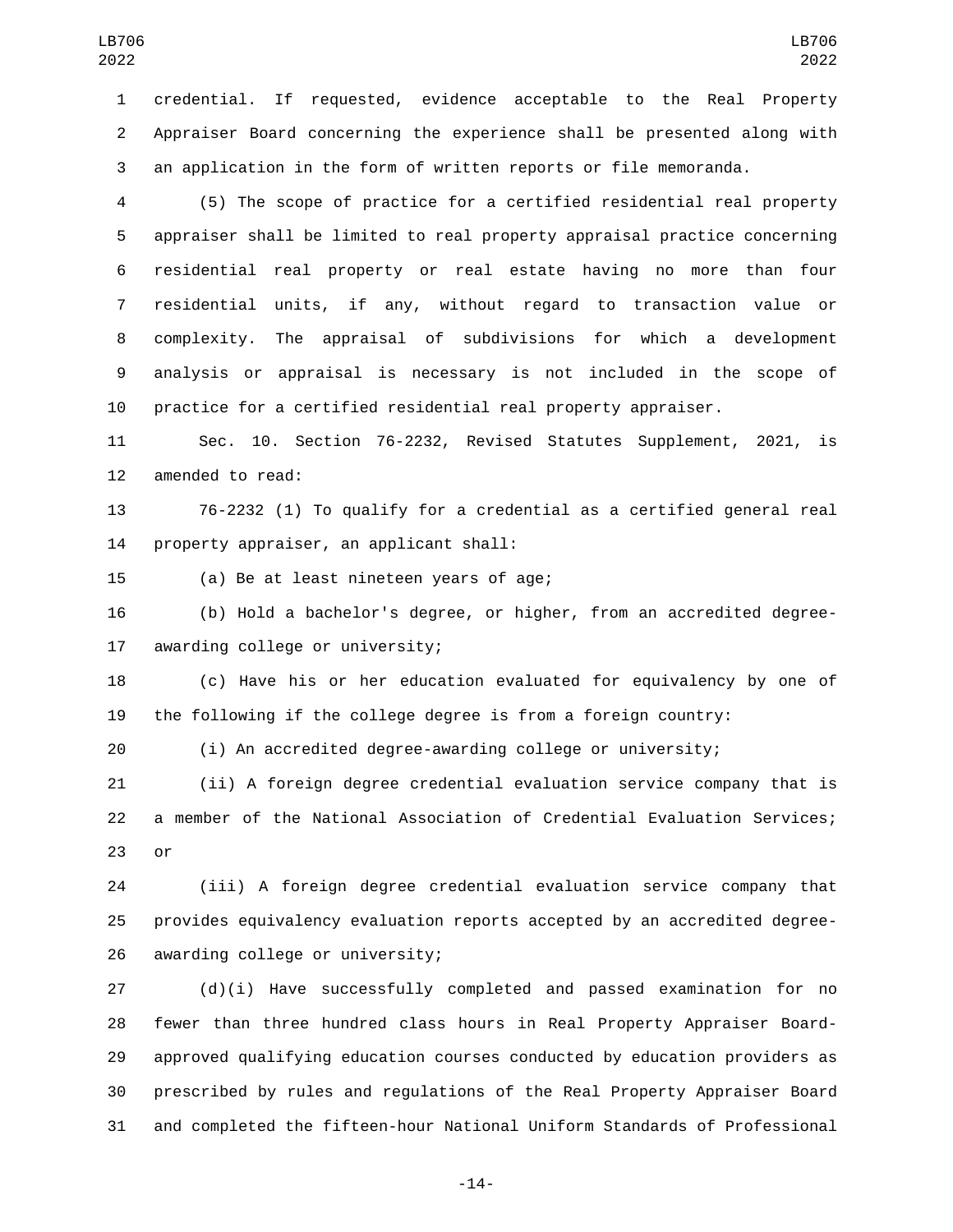Appraisal Practice Course. Each course shall include a proctored, closed-book examination pertinent to the material presented; or

 (ii) Hold a degree in real estate from an accredited degree-awarding college or university that has had all or part of its curriculum approved by the Appraiser Qualifications Board as required core curriculum or the equivalent as determined by the Appraiser Qualifications Board. If the degree in real estate or equivalent as approved by the Appraiser Qualifications Board does not satisfy all required qualifying education for credentialing, the remaining class hours shall be completed in Real Property Appraiser Board-approved qualifying education pursuant to 11 subdivision  $(d)(i)$  of this subsection;

12 (e)(i)  $\left( e \right)$  Have no fewer than three thousand hours of experience, of which one thousand five hundred hours shall be in nonresidential appraisal work, as prescribed by rules and regulations of the Real Property Appraiser Board. The required experience shall be acceptable to the Real Property Appraiser Board and subject to review and determination as to conformity with the Uniform Standards of Professional Appraisal Practice. The experience shall have occurred during a period of no fewer 19 than eighteen months; or

 (ii) Successfully complete a PAREA program. If the PAREA program does not satisfy all required experience for credentialing, the remaining 22 experience hours shall be completed pursuant to subdivision  $(e)(i)$  of 23 this subsection;

 (f) Submit two copies of legible ink-rolled fingerprint cards or equivalent electronic fingerprint submissions to the Real Property Appraiser Board for delivery to the Nebraska State Patrol in a form approved by both the Nebraska State Patrol and the Federal Bureau of Investigation. A fingerprint-based national criminal history record check shall be conducted through the Nebraska State Patrol and the Federal Bureau of Investigation with such record check to be carried out by the 31 Real Property Appraiser Board; and

-15-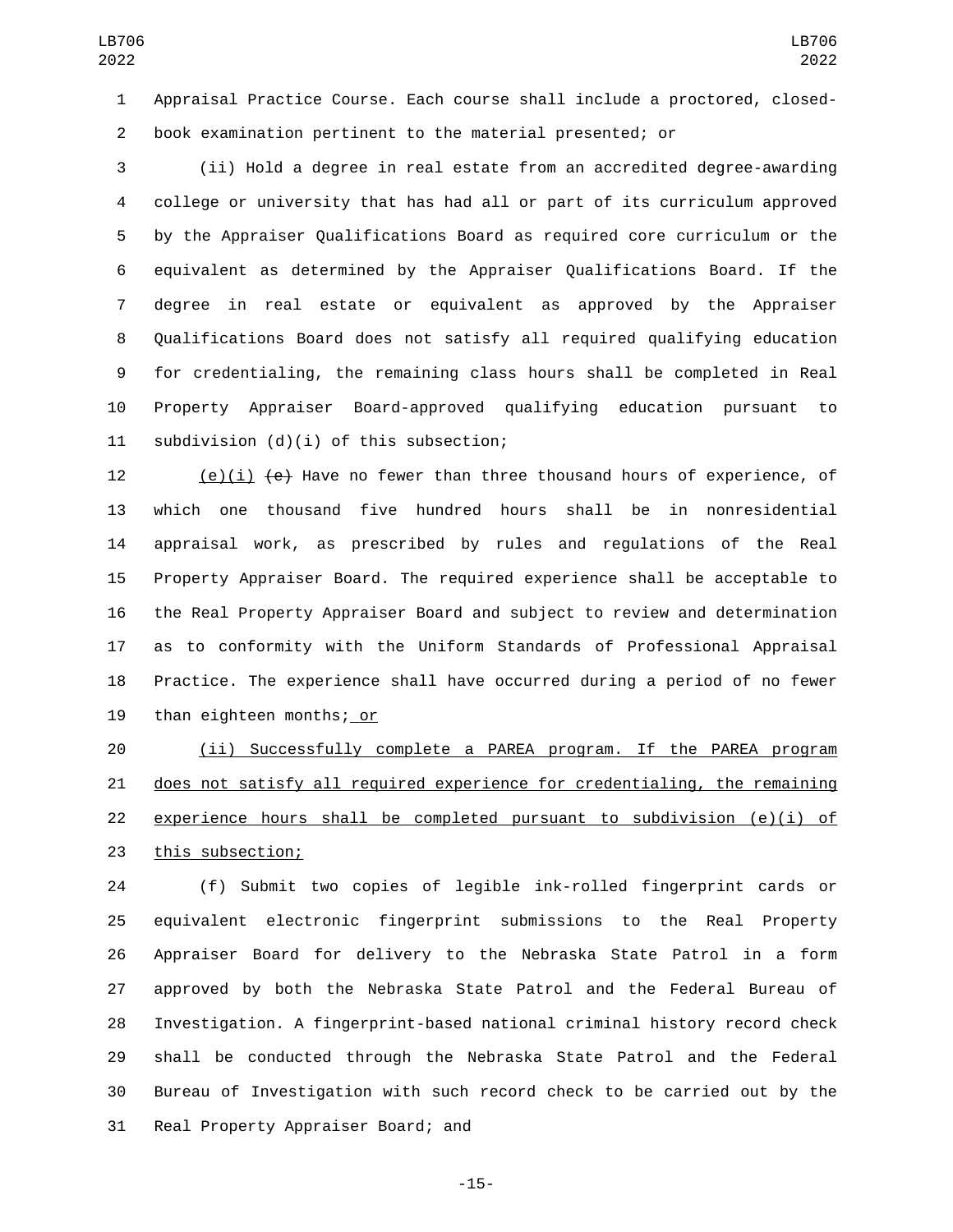(g) Within the twelve months following approval of the applicant's education and experience by the Real Property Appraiser Board, pass a certified general real property appraiser examination, approved by the Appraiser Qualifications Board, prescribed by rules and regulations of the Real Property Appraiser Board, and administered by a contracted 6 testing service.

 (2) A certified general real property appraiser shall satisfy the requirements for the trainee real property appraiser credential, licensed residential real property appraiser credential, and certified residential real property appraiser credential for a downgraded credential. If requested, evidence acceptable to the Real Property Appraiser Board concerning the experience shall be presented along with an application in 13 the form of written reports or file memoranda.

 (3) The scope of practice for the certified general real property appraiser shall include real property appraisal practice concerning all types of real property or real estate that appraiser is competent to 17 engage in.

 Sec. 11. Section 76-2233.01, Revised Statutes Cumulative Supplement, 19 2020, is amended to read:

 76-2233.01 (1) A nonresident currently credentialed to engage in real property appraisal practice concerning real estate and real property under the laws of another jurisdiction may obtain a temporary credential as a licensed residential real property appraiser, a certified residential real property appraiser, or a certified general real property appraiser to engage in real property appraisal practice in this state.

 (2) To qualify for the issuance of a temporary credential, an 27 applicant shall:

(a) Submit an application on a form approved by the board;

 (b) Submit a letter of engagement or a contract indicating the 30 location of the real property appraisal practice assignment—and 31 completion date;

-16-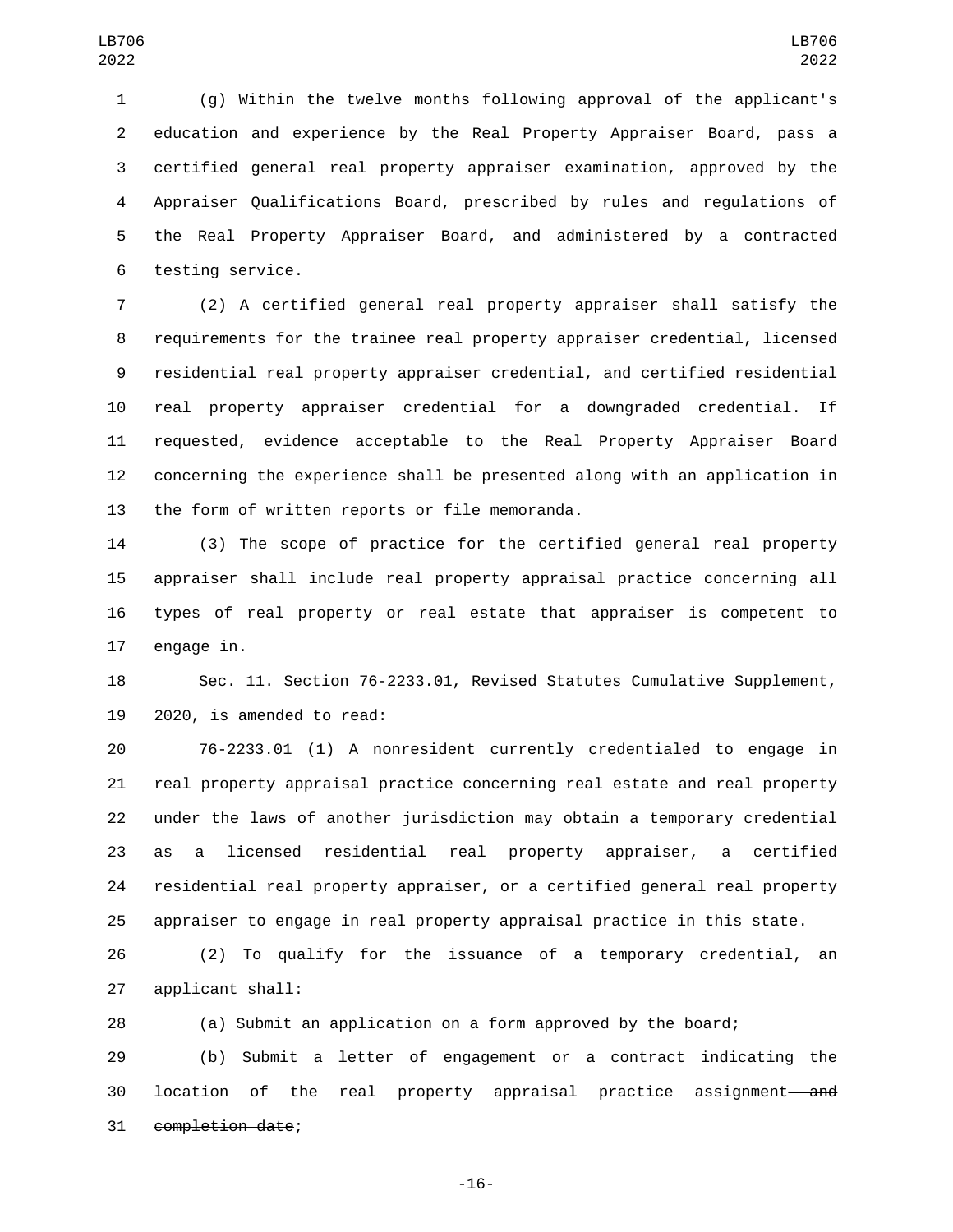(c) Submit an irrevocable consent that service of process upon him or her may be made by delivery of the process to the director of the board if the plaintiff cannot, in the exercise of due diligence, effect personal service upon the applicant in an action against the applicant in a court of this state arising out of the applicant's activities in this 6 state; and

 (d) Pay the appropriate application fee in an amount established by 8 the board pursuant to section 76-2241.

 (3) The credential status of an applicant under this section, including current standing and any disciplinary action imposed against his or her credentials, shall be verified through the National Registry of the Appraisal Subcommittee of the Federal Financial Institutions 13 Examination Council.

 (4) Application for a temporary credential is valid for one year from the date application is made to the board or upon the expiration of the assignment specified in the letter of engagement, whichever occurs 17 first.

 (5) A temporary credential issued under this section shall be expressly limited to a grant of authority to engage in real property appraisal practice required for an assignment in this state. Each temporary credential shall expire upon the completion of the assignment or upon the expiration of a period of six months from the date of issuance, whichever occurs first. A temporary credential may be renewed for one additional six-month period.

 (6) Any person issued a temporary credential to engage in real property appraisal practice in this state shall comply with all of the provisions of the Real Property Appraiser Act relating to the appropriate classification of credentialing. The board may, upon its own motion, and shall, upon the written complaint of any aggrieved person, cause an investigation to be made with respect to an alleged violation of the act by a person who is engaged in, or who has engaged in, real property

-17-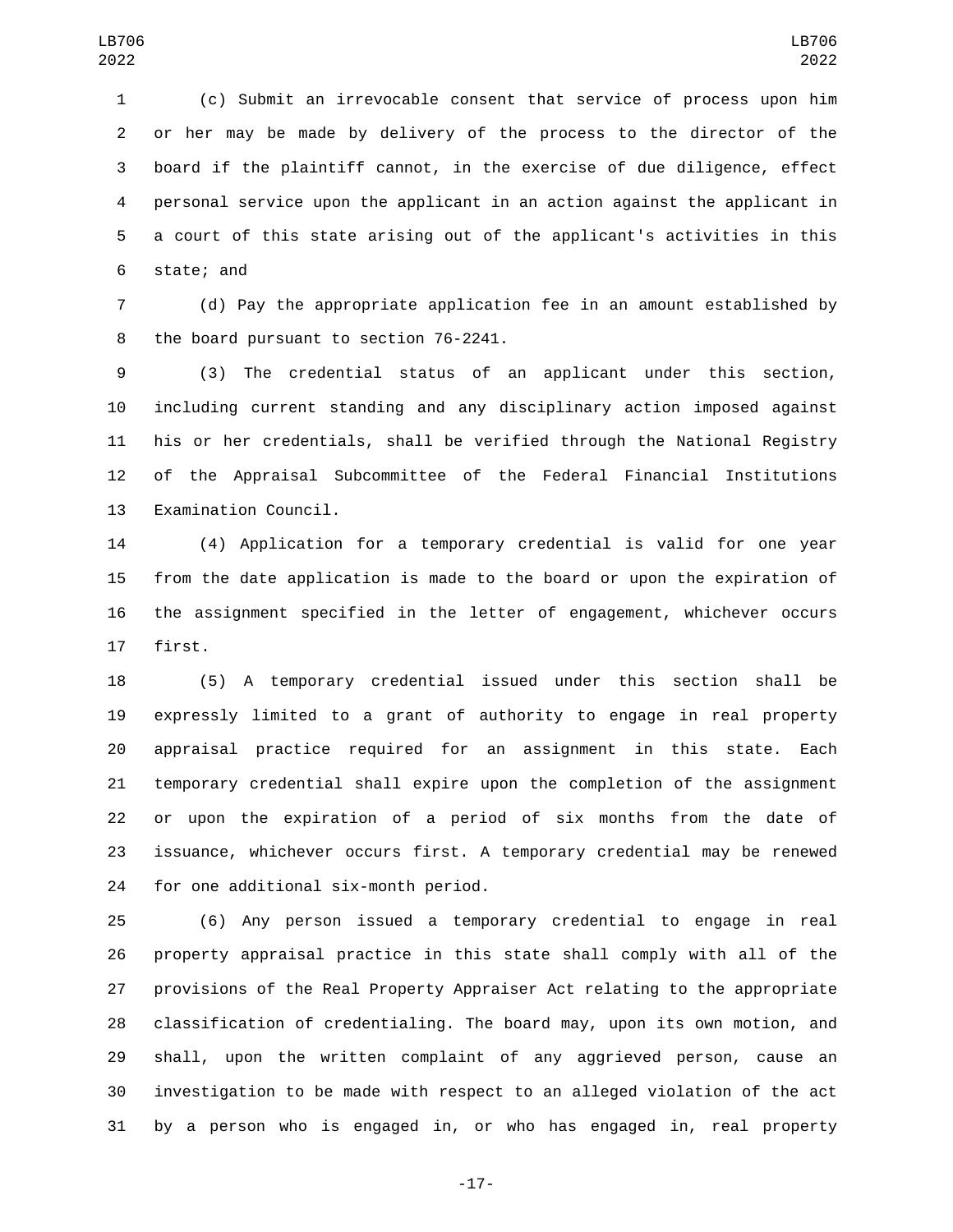appraisal practice as a temporary credential holder, and that person shall be deemed a real property appraiser within the meaning of the act.

 Sec. 12. Section 76-2236, Revised Statutes Cumulative Supplement, 2020, is amended to read:4

 76-2236 (1) Every credential holder shall furnish evidence to the board that he or she has satisfactorily completed no fewer than twenty- eight hours of approved continuing education activities in each two-year continuing education period. The continuing education period begins on January 1 of the next year for any credential holder who first obtained his or her credential at the current level on or after July 1. Hours of satisfactorily completed approved continuing education activities cannot be carried over from one two-year continuing education period to another. Evidence of successful completion of such continuing education activities for the two-year continuing education period, including passing examination if applicable, shall be submitted to the board in the manner prescribed by the board. No continuing education activity shall be less than two hours in duration. A person who holds a temporary credential does not have to meet any continuing education requirements in the Real 19 Property Appraiser Act.

 (2) As prescribed by rules and regulations of the Real Property Appraiser Board and at least once every two years, the seven-hour National Uniform Standards of Professional Appraisal Practice Update Course as approved by the Appraiser Qualifications Board or the equivalent of the course as approved by the Real Property Appraiser Board, shall be included in the continuing education requirement of each credential holder. An instructor certified by the Appraiser Qualifications Board satisfies this requirement by successfully completing a seven-hour instructor recertification course and examination as approved by the Appraiser Qualifications Board.

 (3) A continuing education activity conducted in another jurisdiction in which the activity is approved to meet the continuing

-18-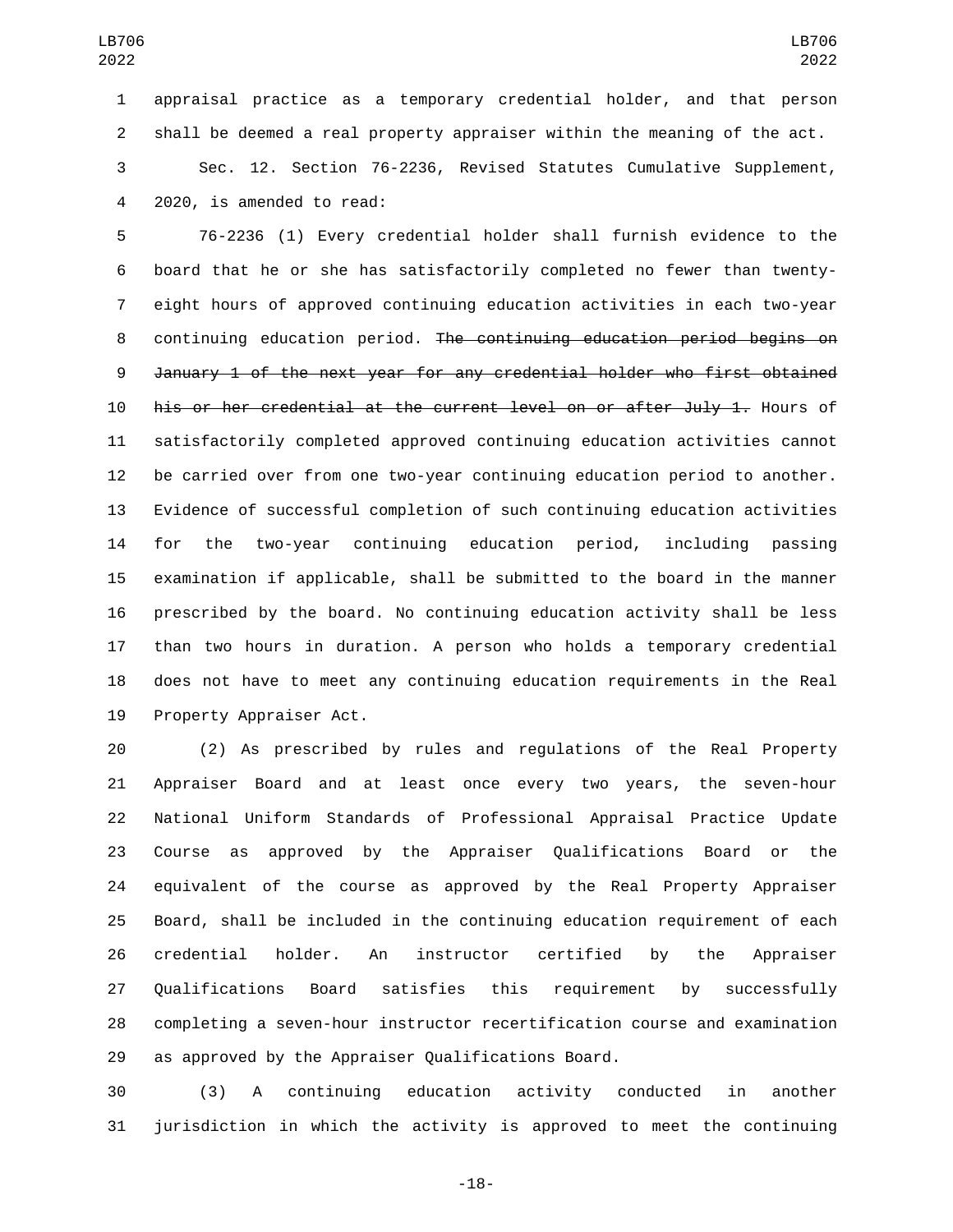education requirements for renewal of a credential in such other jurisdiction shall be accepted by the board if that jurisdiction has adopted and enforces standards for such continuing education activity that meet or exceed the standards established by the Real Property Appraiser Act and the rules and regulations of the board.

 (4) The board may adopt a program of continuing education for individual credentials as long as the program is compliant with the Appraiser Qualifications Board's criteria specific to continuing 9 education.

 (5) No more than fourteen hours may be approved by the Real Property Appraiser Board as continuing education in each two-year continuing education period for participation, other than as a student, in appraisal educational processes and programs, which includes teaching, program development, authorship of textbooks, or similar activities that are determined by the board to be equivalent to obtaining continuing education. Evidence of participation shall be submitted to the board upon completion of the appraisal educational process or program. No preapproval will be granted for participation in appraisal educational 19 processes or programs.

 (6) Qualifying education, as approved by the board, successfully completed by a credential holder to fulfill the class-hour requirement to upgrade to a higher classification than his or her current classification, shall be approved by the board as continuing education.

 (7) Qualifying education, as approved by the board, taken by a credential holder not to fulfill the class-hour requirement to upgrade to a higher classification, shall be approved by the board as continuing education if the credential holder completes the examination.

 (8) A board-approved supervisory real property appraiser and trainee course successfully completed by a certified real property appraiser shall be approved by the board as continuing education no more than once 31 during each two-year continuing education period.

-19-